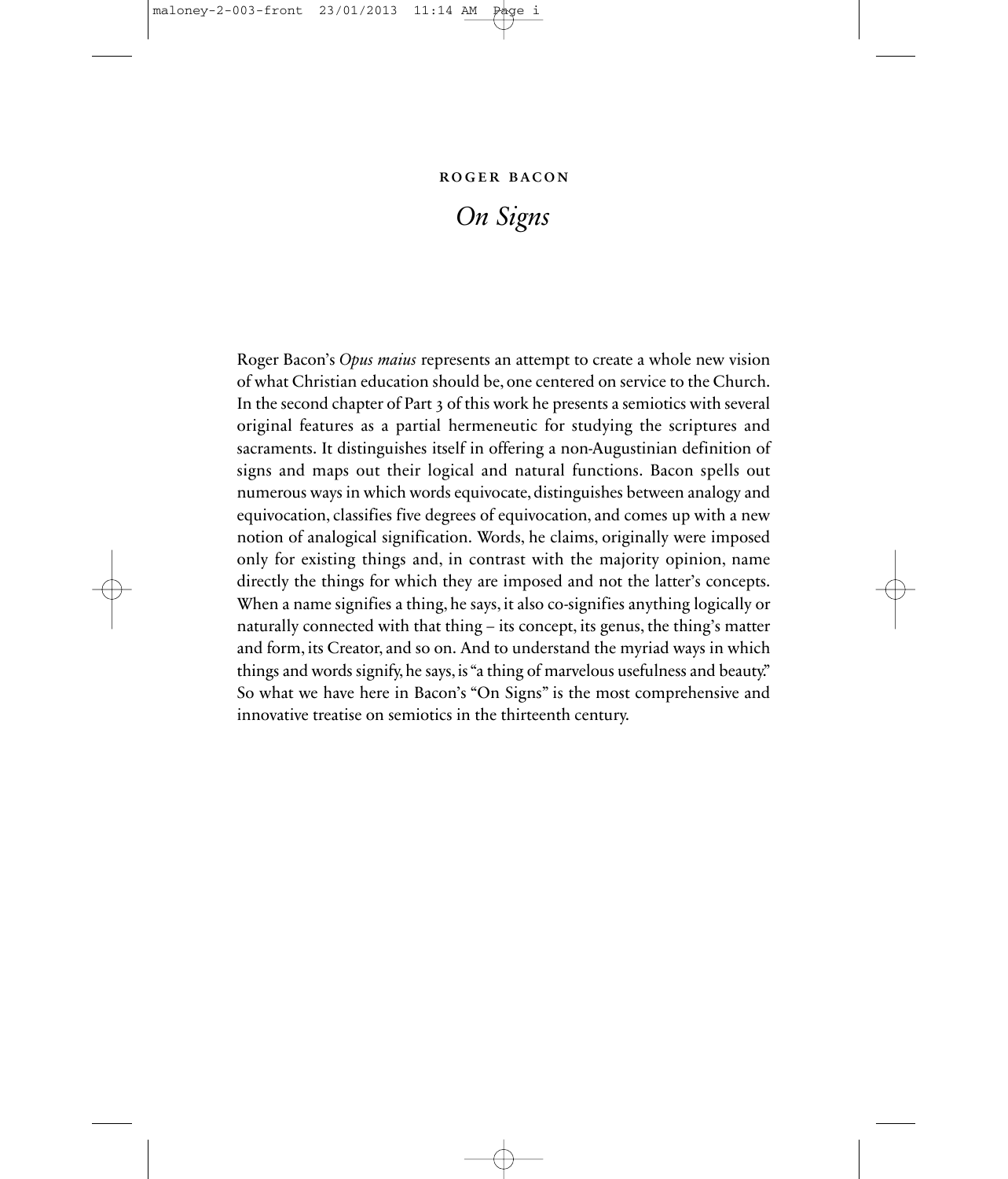### Mediaeval Sources in Translation

*Series Editor*

Mary Carruthers *Remarque Professor of Literature, New York University Fellow of All Souls College, Oxford*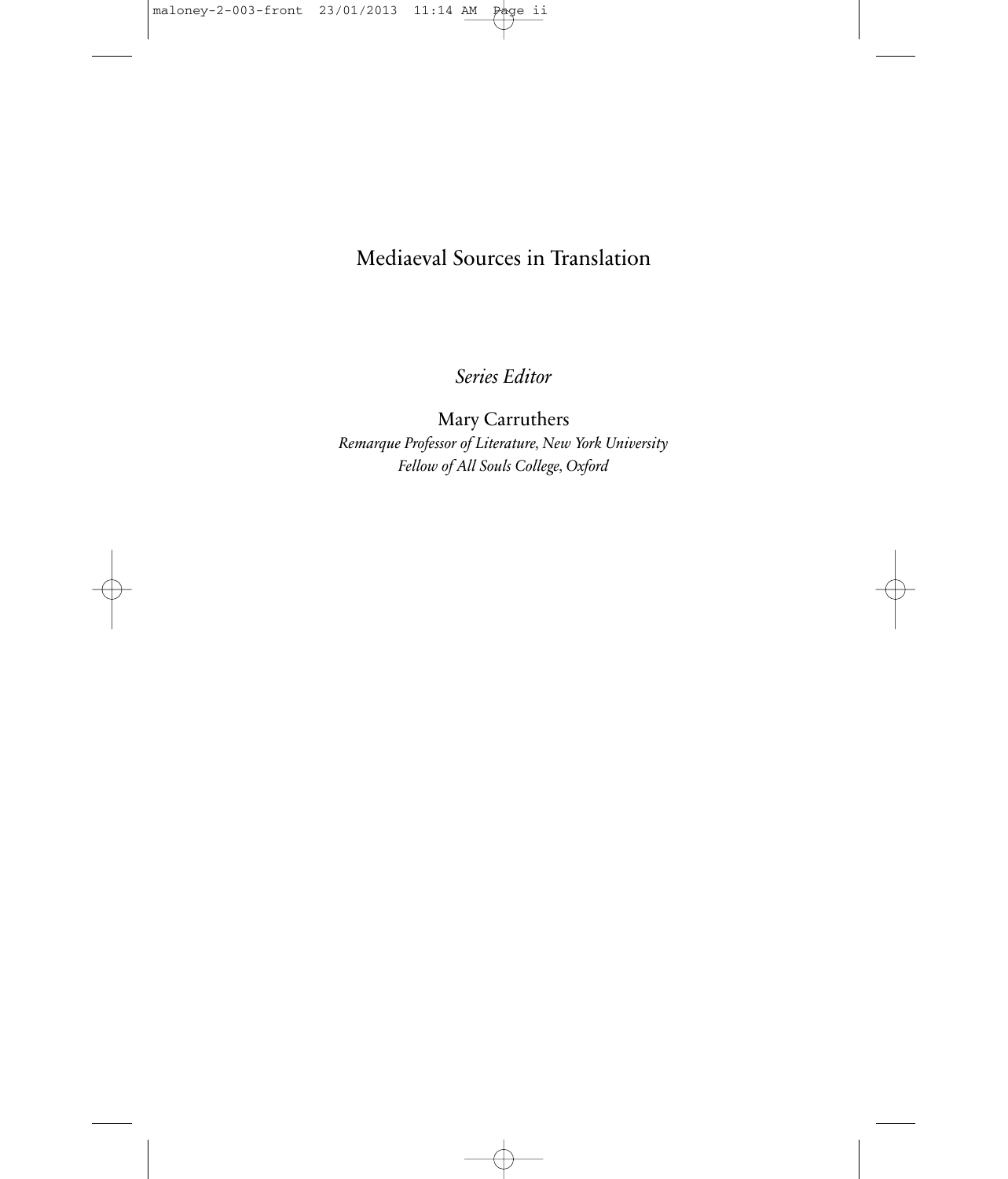mediaeval sources in translation 54

ROGER BACON

# *On Signs* (Opus maius, *Part 3, Chapter 2*)

*Translated with an introduction and notes by* thomas s. maloney



pontifical institute of mediaeval studies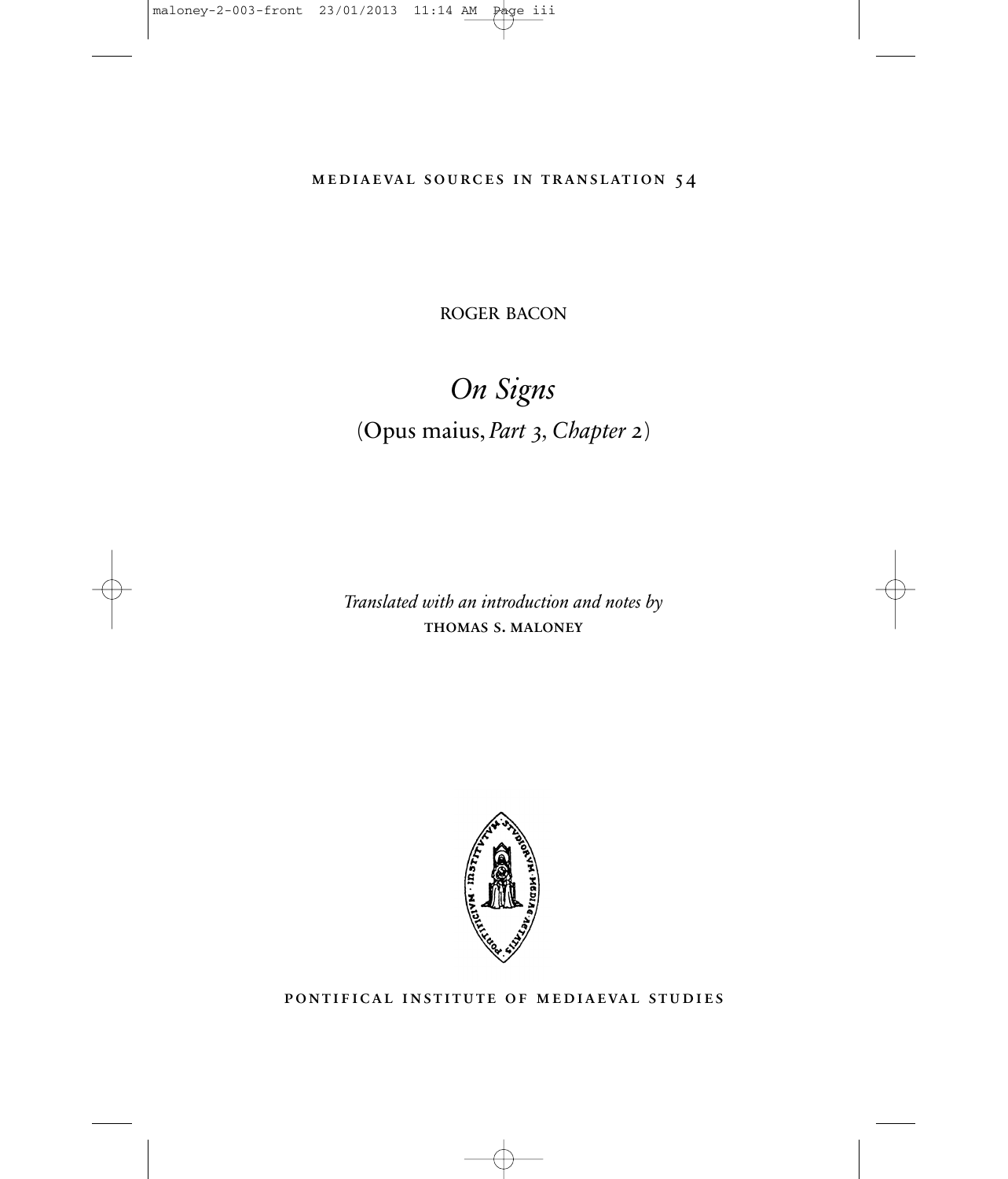#### *Library and Archives Canada Cataloguing in Publication*

Bacon, Roger, 1214?-1294

[De signis. English]

On signs (Opus maius, part 3, chapter 2) / Roger Bacon ; translated with an introduction and notes by Thomas S. Maloney.

(Mediaeval sources in translation, ISSN 0316-0874 ; 54) Translated from the Latin. Translation of: De signis. Includes bibliographical references and index. ISBN 978-0-88844-304-5

1. Semiotics – Early works to 1800. 2. Signs and symbols – Early works to 1800. 3. Semantics (Philosophy) – Early works to 1800. 4. Language and languages – Philosophy – Early works to 1800. 5. Logic – Early works to 1800. 6. Logic, Medieval. 7. Philosophy, Medieval. I. Maloney, Thomas S. II. Pontifical Institute of Mediaeval Studies III. Title. IV. Title: Opus maius, part 3, chapter 2. V. Title: De signis. English. VI. Series: Mediaeval sources in translation ; 54

B765.B23D4713 2013 121.68 C2012-907901-4

© 2013 Pontifical Institute of Mediaeval Studies 59 Queen's Park Crescent East Toronto, Ontario, Canada M5S 2C4 www.pims.ca

manufactured in canada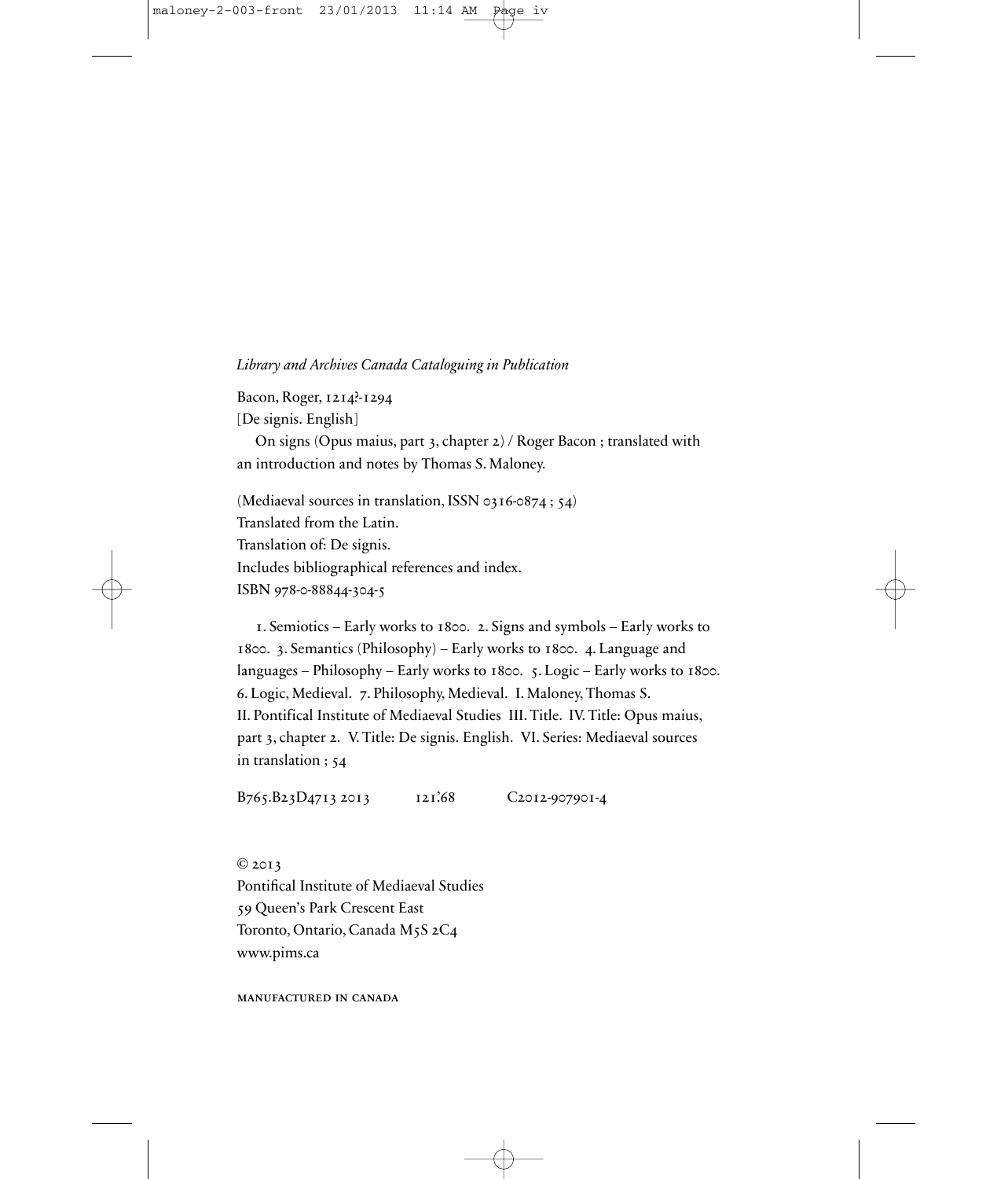This work is lovingly dedicated to the memory of my brother, John Patrick Maloney, *dimidium animae meae*.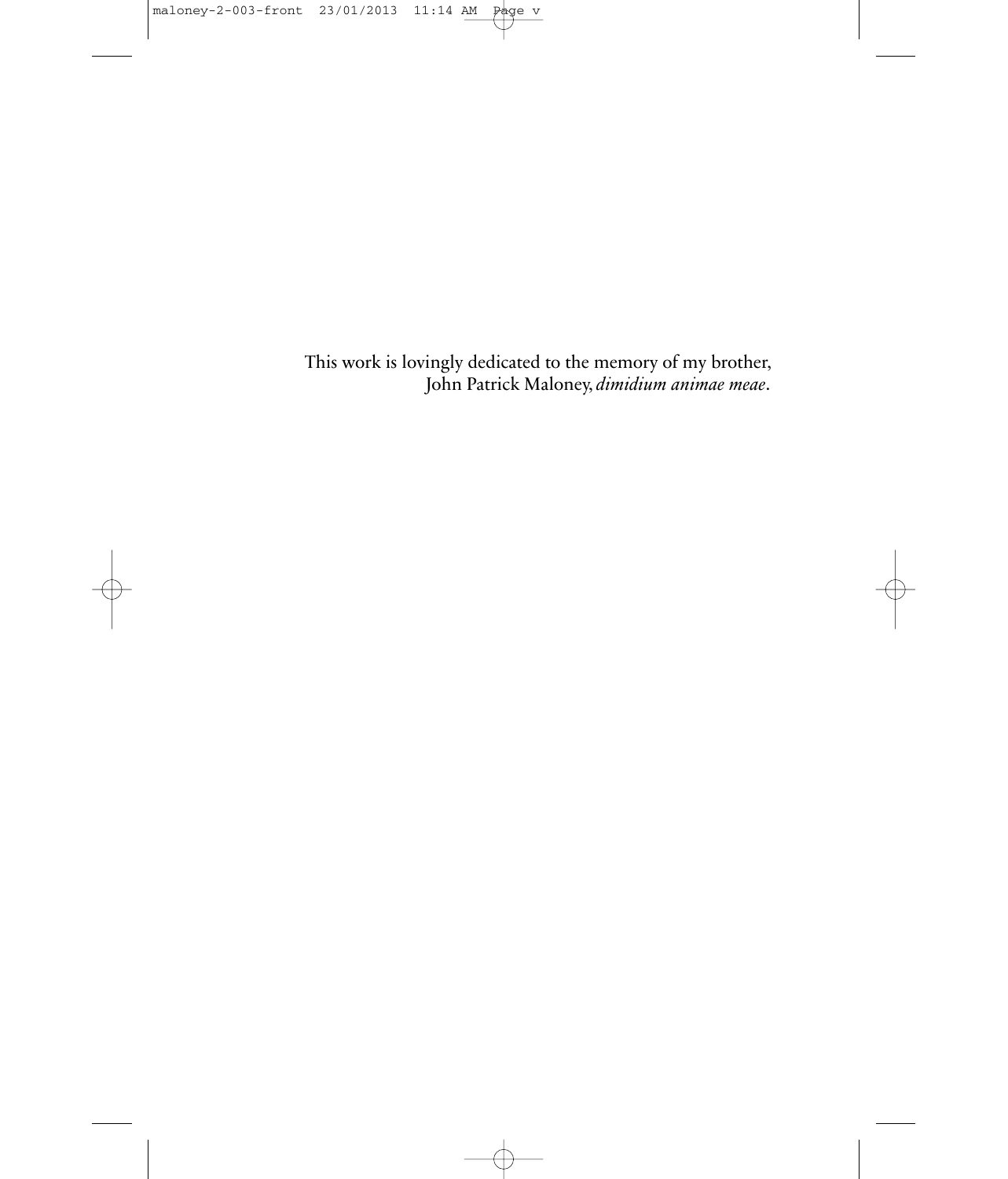"Words without thoughts never to heaven go." Shakespeare, *Hamlet* III.iii.98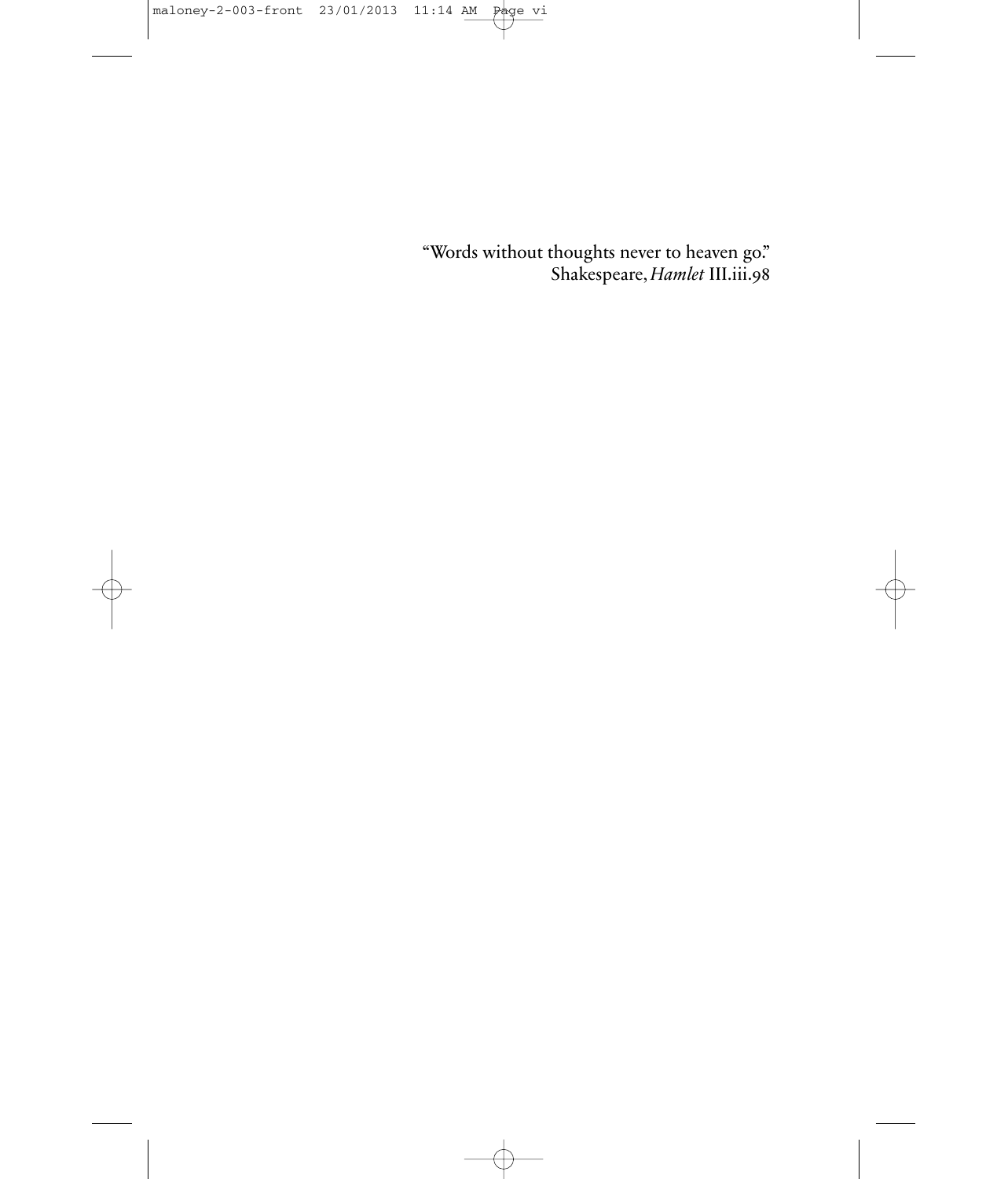## **Contents**

| Acknowledgments      |    |
|----------------------|----|
| <b>Abbreviations</b> | X1 |
| Introduction         |    |

### *On Signs*

| I                       | Signs and Ways of Signifying $(1-15)$                                                                                   | 35          |
|-------------------------|-------------------------------------------------------------------------------------------------------------------------|-------------|
| 2.I                     | Linguistic Signs: Imposition and Unintended Signification (16-18)                                                       | 45          |
| 2.2                     | Things That Can Be Named (19–26)                                                                                        | 46          |
| 2.3                     | Words as Names of Themselves $(27-35)$                                                                                  | 51          |
| 3.1                     | Five Modes of Equivocation $(36-46)$                                                                                    | 56          |
| 3.2                     | Words Signifying Equivocally as Nouns and Adjectives (47-80)                                                            | 63          |
| 3.3                     | Words Equivocating in All Five Modes of Equivocation (81-88)                                                            | 78          |
| 3.4                     | Ampliation and Restriction Understood as Equivocal<br>Reimpositions (89-99)                                             | 80          |
| 3.5                     | Secondary Signification: A New Kind of Analogical Signification<br>$(100 - 133)$                                        | 86          |
| 4.1                     | Can a Being and a Nonbeing Be Named Univocally? (134–142)                                                               | 100         |
| 4.2                     | Can a Sign Lose Its Signification? (143-153)                                                                            | $I \circ 3$ |
| 4.3                     | Vocal and Tacit Imposition $(154-161)$                                                                                  | 106         |
| $\overline{\mathbf{S}}$ | Things and Their Mental Representations as Targets of Naming<br>$(162 - 169)$                                           | 109         |
| 6                       | Redundant Expressions (170-173)                                                                                         | II4         |
|                         | <b>APPENDIX A</b><br>Select Relevant Texts from the Communia naturalium, Opus minus,<br>and Opus tertium in Translation | II7         |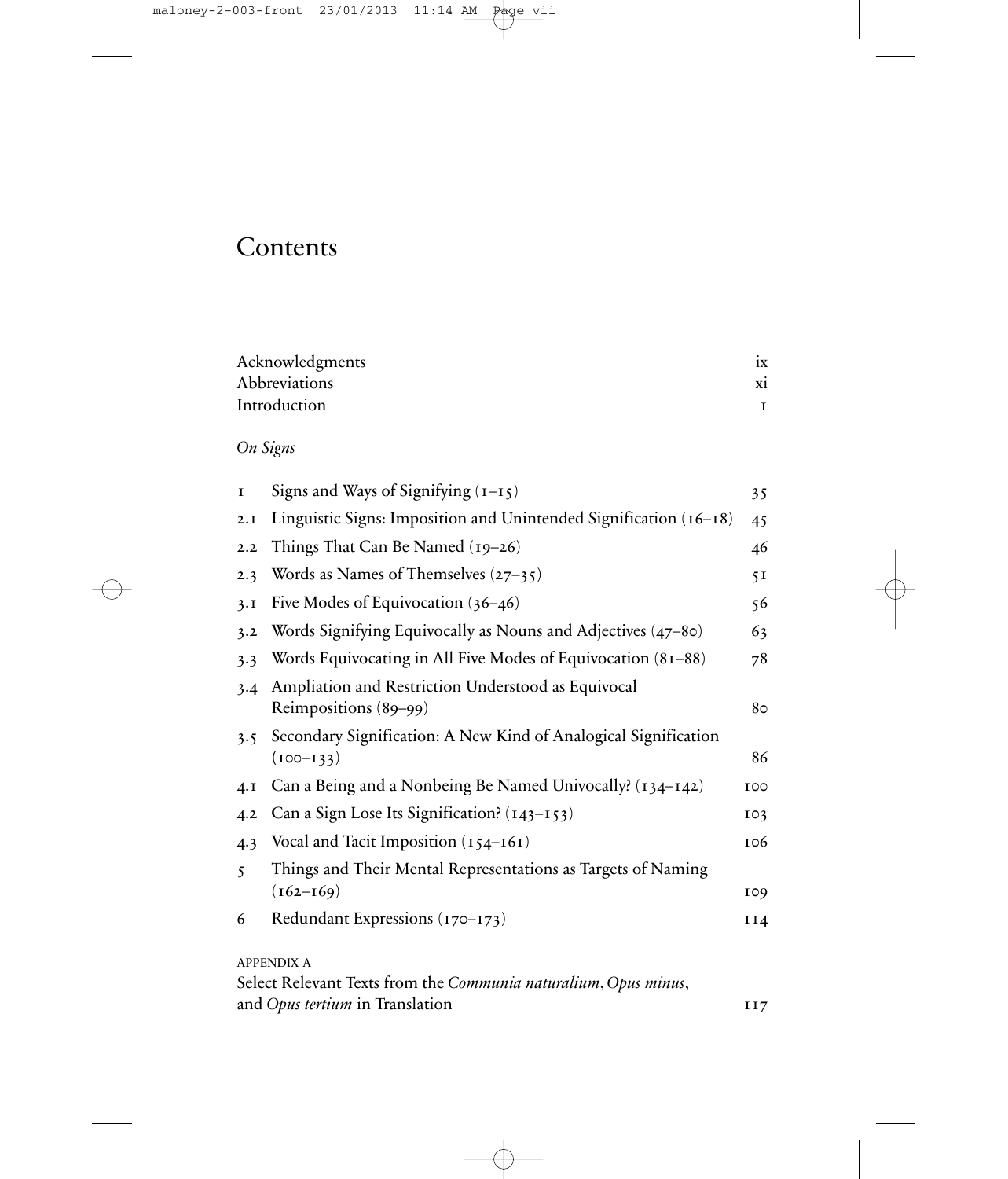viii | *Contents*

APPENDIX B

| Cross-references from the "De signis" to the Compendium studii theologiae 127 |  |
|-------------------------------------------------------------------------------|--|
|                                                                               |  |

| Emendations to the Latin Text | 130 |
|-------------------------------|-----|
| Bibliography                  | 134 |
| Index                         | 142 |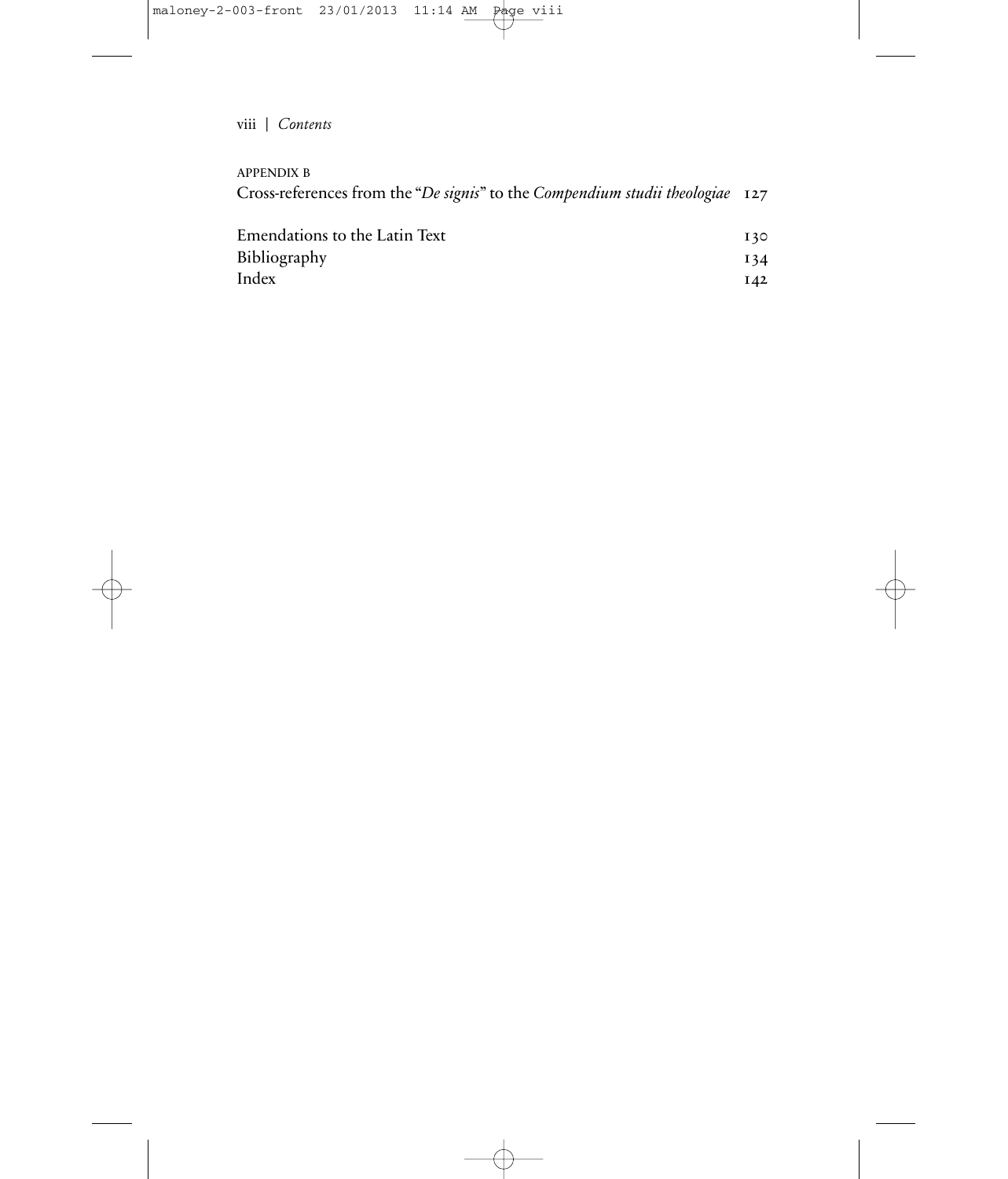### Acknowledgments

Roger Bacon's Latin is not particularly difficult to read, but his sometimes unusual theories make one wonder whether one is interpreting him correctly. It was valuable on several occasions to run an interpretation by other scholars to see what they thought. I would like to thank, then, those who so graciously gave of their time and talent to ensure that this book be better than it would otherwise have been: Professors Paul Spade, Paul Thom, Jeremiah Hackett, Alan Pereirah, Irène Rosier-Catach, and Costantino Marmo. I am also most grateful to the absolutely incomparable Fred Unwalla and Tina Marshall at PIMS who magically turn thoughts into books.